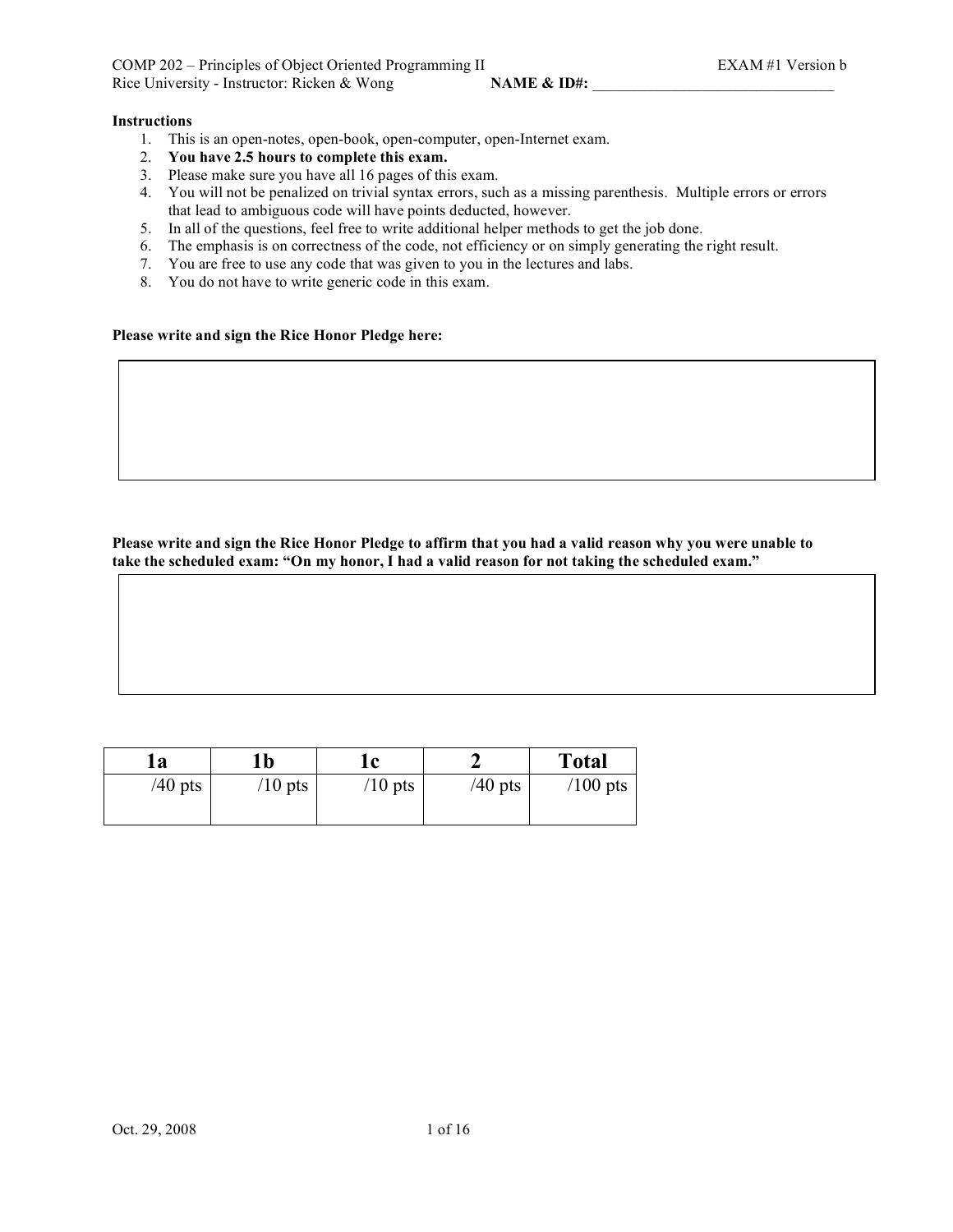Reference: Immutable List Framework (IList)

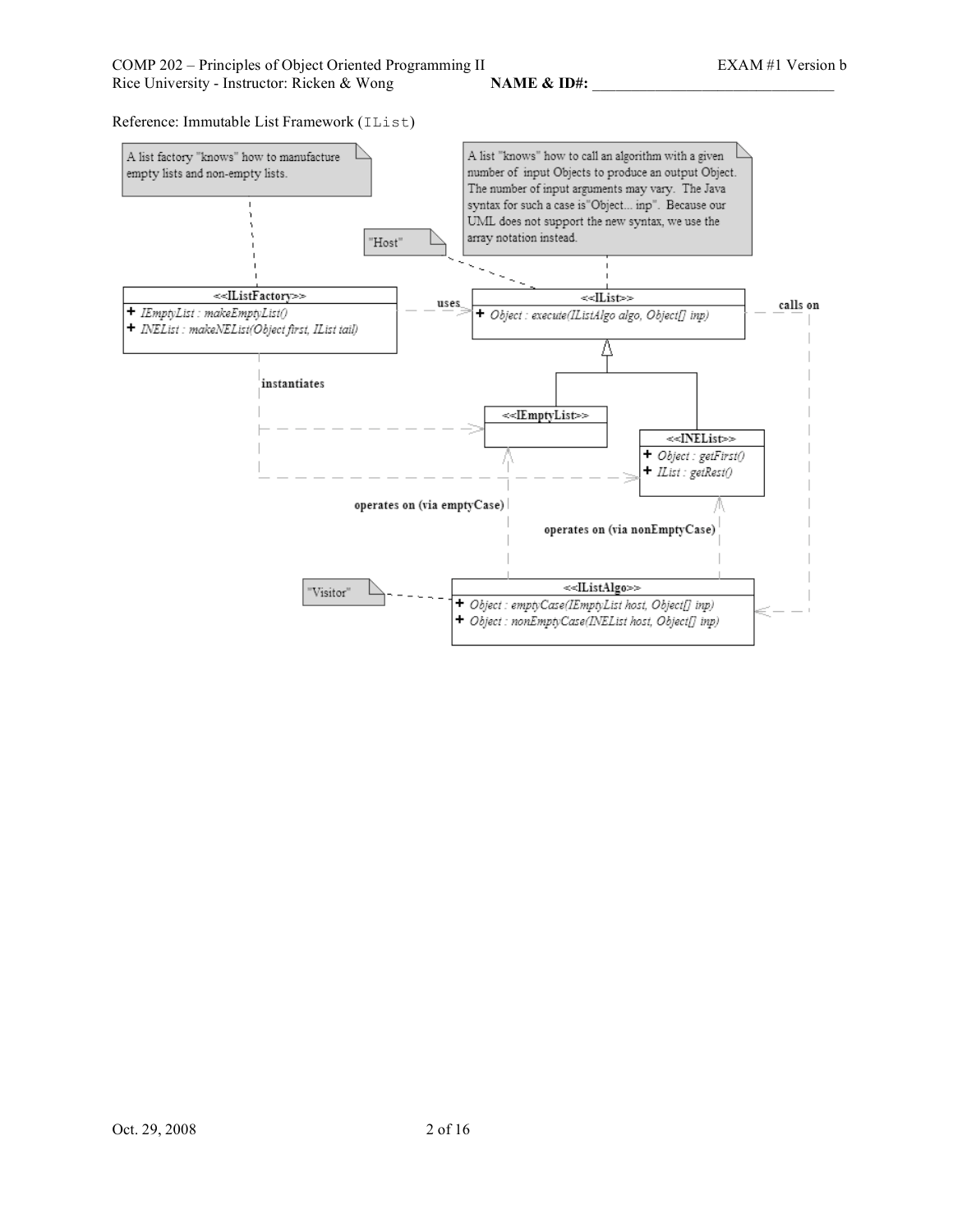Reference: Mutable List Framework (LRStruct)

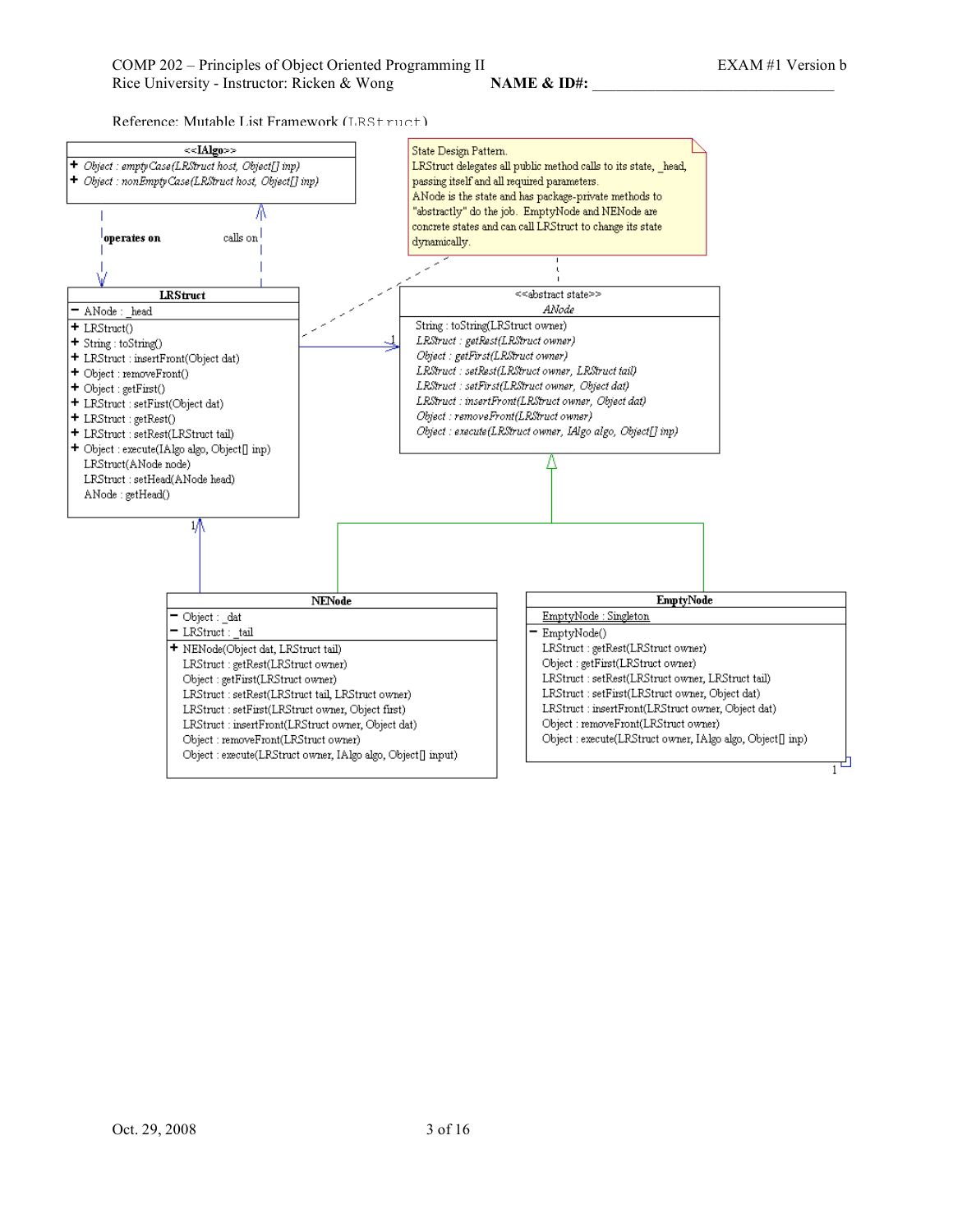Reference: Lazy Mutable List Framework (LRStruct with ALazyEval)

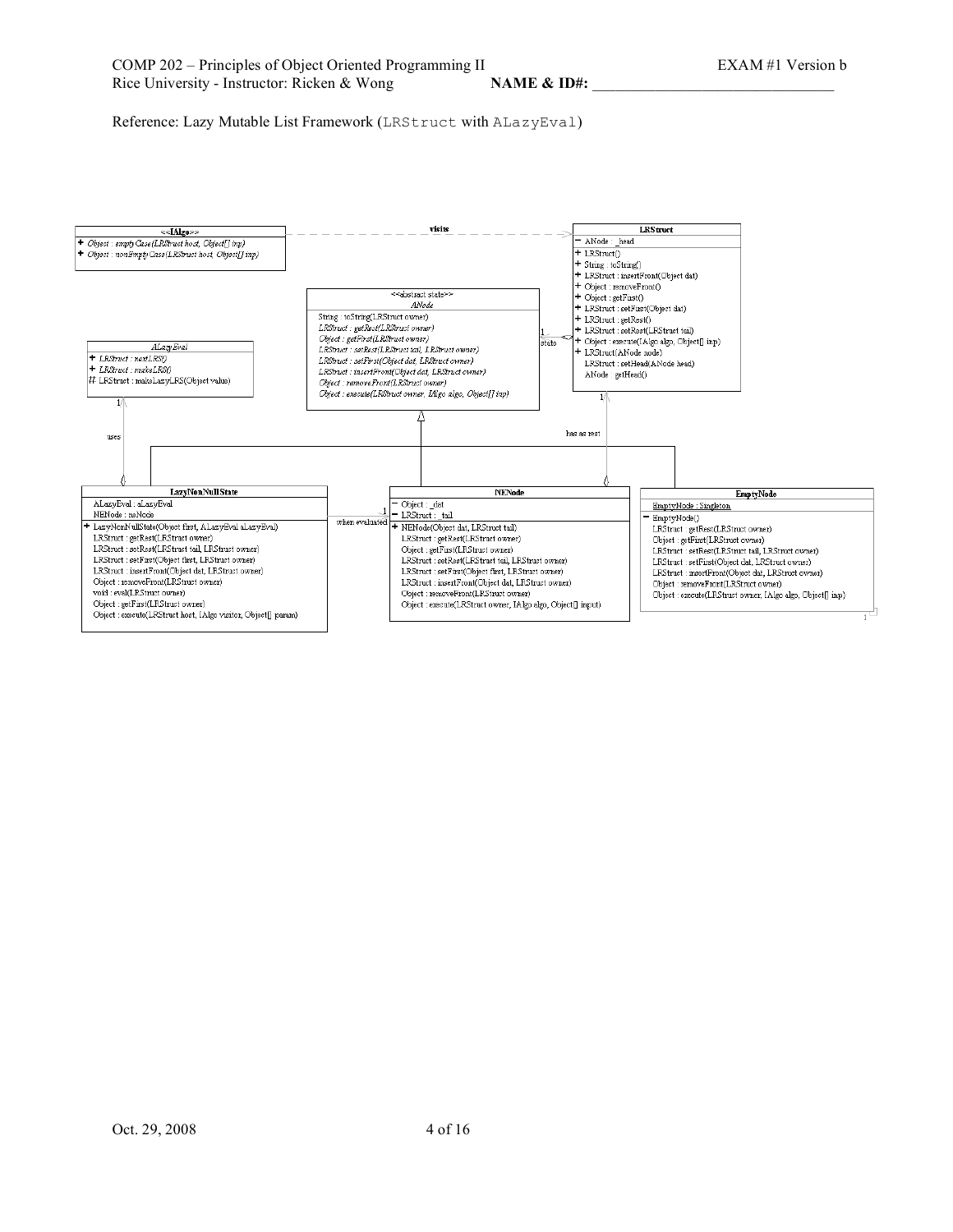Reference: Binary Tree Framework (BiTree)



NOTE: Due to the limitation of the current UML tool, we use the array notation  $\operatorname{Object}[]$  inp to represent the varargs notation Object... inp.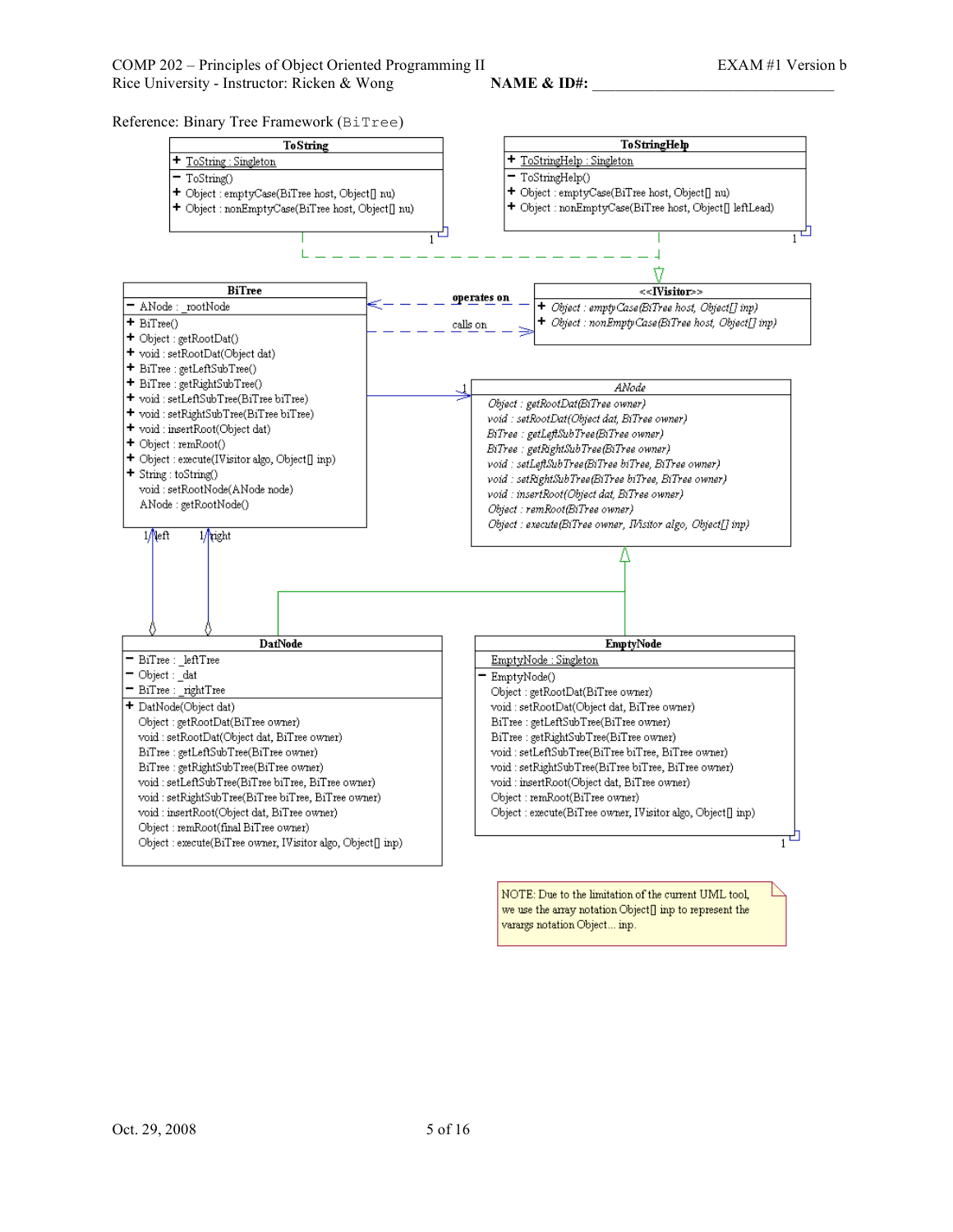# **Lazy Evaluation**:

- a) (40 pts) **You are to write an ALazyEval called LazyLambdaApplyEval, which takes in an LRStruct filled with ILambdas and an LRStruct with other values, that will create a possibly** infinite list containing the result of applying the lambda in the front of the lambdas list to the values **list.**
	- If the values list is empty, the list created by LazyLambdaApplyEval is empty.
	- If the lambdas list is empty, the list created contains the first element in the values list as first. The rest is created lazily using the rest of the non-empty list.
	- If both input lists are non-empty, LazyLambdaApplyEval removes the lambda from the front of the lambdas list. It then calls the lambda with the values list as argument and returns the result of the lambda. The rest is created lazily from the rests of the two lists.
	- Example:
		- o lambda: "remove the first from the values lists and return the square"
		- o lambdas = (), values = ()  $\rightarrow$  result = ()
		- o lambdas = (lambda), values = ()  $\rightarrow$  result = ()
		- o lambdas = (), values = (1)  $\rightarrow$  result = (1)
		- o lambdas = (lambda), values = (10)  $\rightarrow$  result = (100)
		- o lambdas = (lambda), values = (10, 11, 12)  $\rightarrow$  result = (100, 11, 12)
		- o lambdas = (lambda, lambda), values = (10, 11, 12, 13, 14)  $\rightarrow$  result = (100, 121, 12, 13, 14)
		- o lambdas = (lambda, lambda), values =  $(10) \rightarrow$  result =  $(10)$
		- $\circ$  lambdas = (lambda, lambda, …), values = (10, 10, 10, …)  $\rightarrow$  result = (100, 100, 100, …)
	- Example:
		- $\circ$  lambda(*n*): "remove *n* integers from the list and return the sum"
		- o lambdas = (), values = ()  $\rightarrow$  result = ()
		- o lambdas = (lambda(2)), values = ()  $\rightarrow$  result = ()
		- o lambdas = (), values = (1)  $\rightarrow$  result = (1)
		- o lambdas = (lambda(2)), values = (2)  $\rightarrow$  result = (2)
		- o lambdas = (lambda(2)), values =  $(2, 3, 4) \rightarrow$  result =  $(2+3, 4)$
		- o lambdas = (lambda(2)), values =  $(2, 3, 4, 5)$   $\rightarrow$  result =  $(2+3, 4, 5)$
		- o lambdas = (lambda(2), lambda(3), …), values =  $(2, 3, 4, 5, 6) \rightarrow$  result = (2+3, 4+5+6)
		- o lambdas = (lambda(2), lambda(3), ...), values = (2)  $\rightarrow$  result = (2)
		- o lambdas = (lambda(2), lambda(3), ...), values =  $(1, 1, 1, ...)$   $\rightarrow$  result =  $(2, 3, 4, ...)$

#### Notes:

- a. Think delegation always.
- b. There are no if statements needed, unless you are working with primitive data (ints, doubles, etc.)!
- c. Don't forget about the possibility that the source lists may be or become empty.

#### **Please insert your code for LazyLambdaApplyEval.java below:**

```
package lrs.lazyLRSEvaluators;
import lrs.*;
import fp.*;
/**
* Lazily creates a possibly infinite list that contains the result of
 * applying a lambda from one input list to a value from a second input list.
 * If the list with the lambdas ends, the created list will contain just the
 * elements in the value list. If the value list ends, this list will end.
 */
```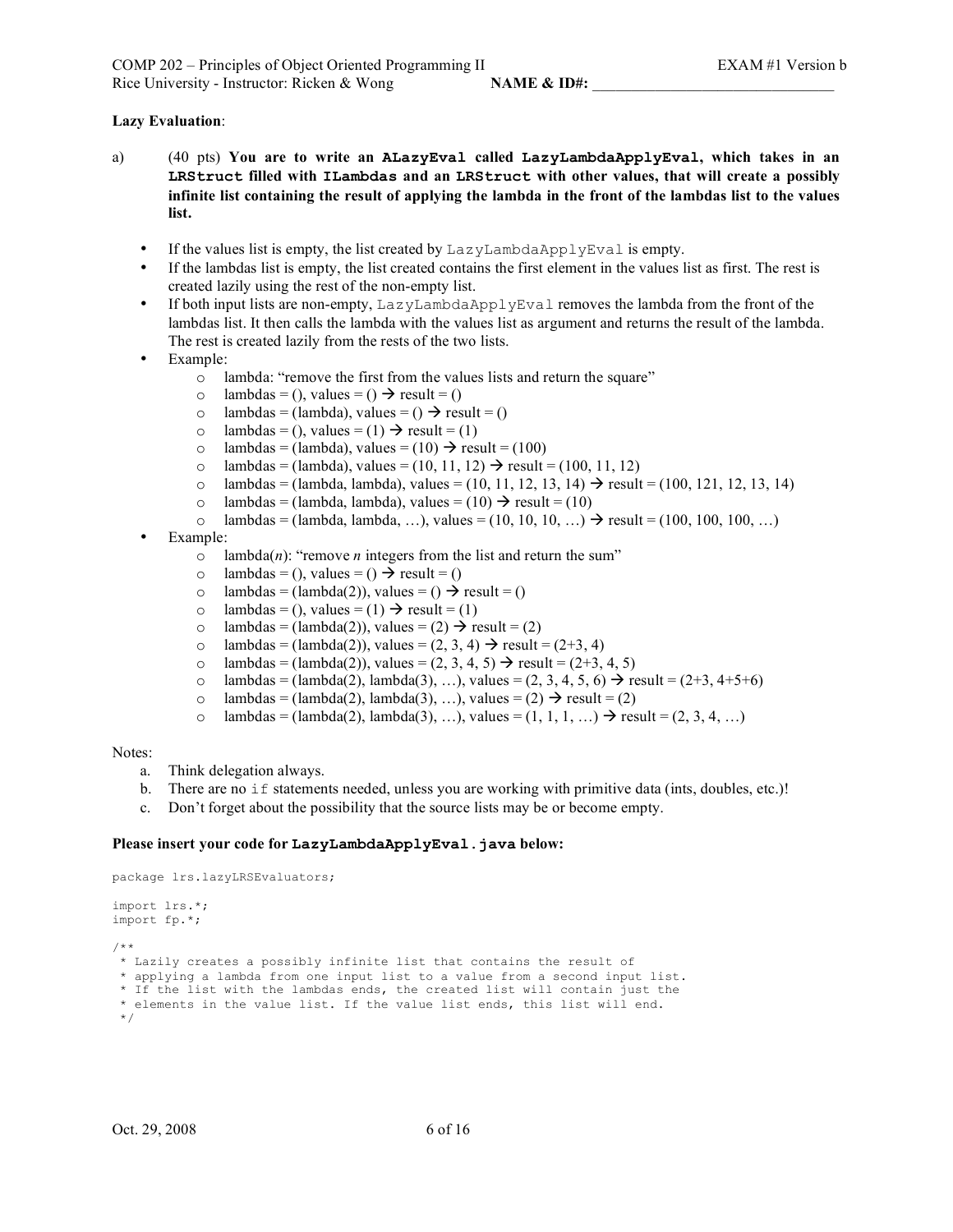```
public class LazyLambdaApplyEval extends ALazyEval {
    /** Constructs a LazyLambdaApplyEval, which creates a list from a list of
     * lambdas and a list of values. The lambda determines how the value list
      * is processed and which elements are "consumed", i.e. removed from the
      * front of the value list.
      * The lambda is always removed from the front of the lambda list.
      * @param src1 input list with lambdas
      * @param src2 input list with values
      */
    public LazyLambdaApplyEval(LRStruct lambdas, LRStruct values) {
       this.lambdas = lambdas;
        this.values = values;
    }
    // FOR STUDENT TO COMPLETE: add fields and methods here
    private LRStruct lambdas;
    private LRStruct values;
   public LRStruct nextLRS() {
       return makeLRS();
    }
    /**
    * If the lambda list is non-empty, remove the lambda a lambda and pass the value list
     * to it. Return the value of the lambda application. If the lambda list is empty,
     * clone the value list.
     * @return a list with the elements that come out of the lambdas.
     */
    public LRStruct makeLRS() {
       return (LRStruct)lambdas.execute(new IAlgo() {
            public Object emptyCase(LRStruct host, Object... inp) {
               return values.execute(new IAlgo() {
                    public Object emptyCase(LRStruct host, Object... inp) {
                       return new LRStruct(); // both empty
                    }
                   public Object nonEmptyCase(LRStruct host, Object... inp) {
                       return makeLazyLRS(values.removeFront());
                    }
                });
            }
            public Object nonEmptyCase(LRStruct host, Object... inp) {
                final ILambda l = (ILambda)lambdas.removeFront();
                return values.execute(new IAlgo() {
                   public Object emptyCase(LRStruct host, Object... inp) {
                       return new LRStruct(); // both empty
                    }
                    public Object nonEmptyCase(LRStruct host, Object... inp) {
                       return makeLazyLRS(l.apply(values));
                    }
               });
            }
        });
    }
}
```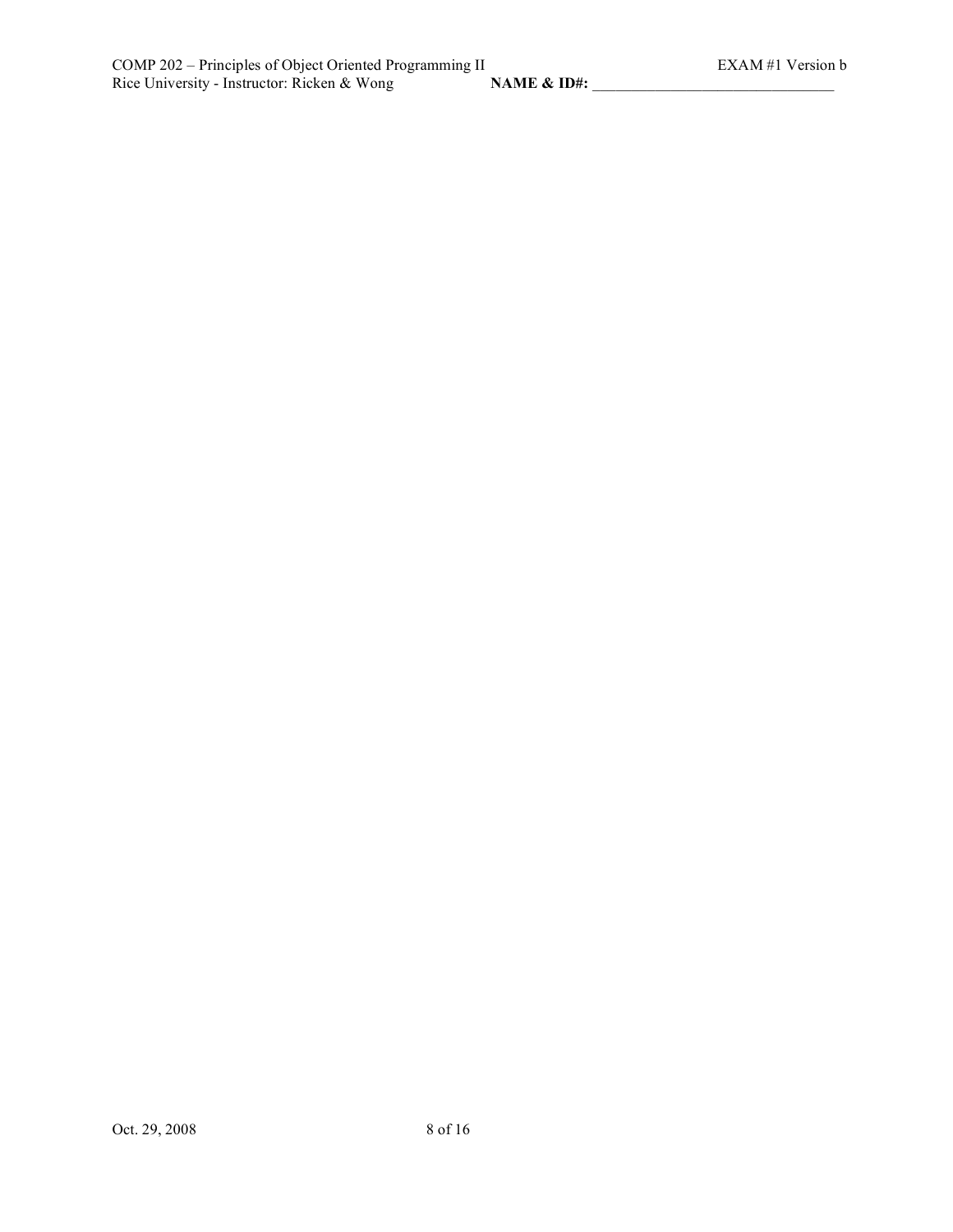# 1. **Lazy Evaluation**:

- b) (10 pts) **Write a subclass of the LazyLambdaApplyEval above called LazySquareEval and provide an infinite list of an ILambda that squares its input. LazySquareEval therefore creates a potentially infinite list with the squares of the values in the input list.**
	- Example:
		- o lambda: "remove the first from the values lists and return the square"
		- $\circ$  lambdas = (lambda, lambda, ...)
		- $\circ$  values = ()  $\rightarrow$  result = ()
		- o values =  $(2) \rightarrow$  result =  $(4)$
		- o values =  $(2, 3) \rightarrow$  result =  $(4, 9)$
		- o values =  $(10, 10, 10, ...)$   $\rightarrow$  result =  $(100, 100, 100, ...)$

## **Please insert your code for LazySquareEval.java below:**

```
package lrs.lazyLRSEvaluators;
import fp.*;
import lrs.*;
/**
* Lazily creates a possibly infinite list that squares the Integers in
 * an input list.
*/
public class LazySquareEval extends LazyLambdaApplyEval {
   // FOR STUDENT TO COMPLETE: add fields and methods here
   public LazySquareEval(LRStruct src) {
       super(new ALazyEval() {
           final ILambda squareLambda = new ILambda() {
               public Object apply(Object... p) {
                   LRStruct l = (LRStruct)p[0];Integer i = (Integer)l.removeFront();
                   return i;
                }
            };
           public LRStruct makeLRS() {
               return makeLazyLRS(squareLambda);
            }
            public LRStruct nextLRS() {
               return makeLRS();
            \lambda}.makeLRS(),src);
   }
}
```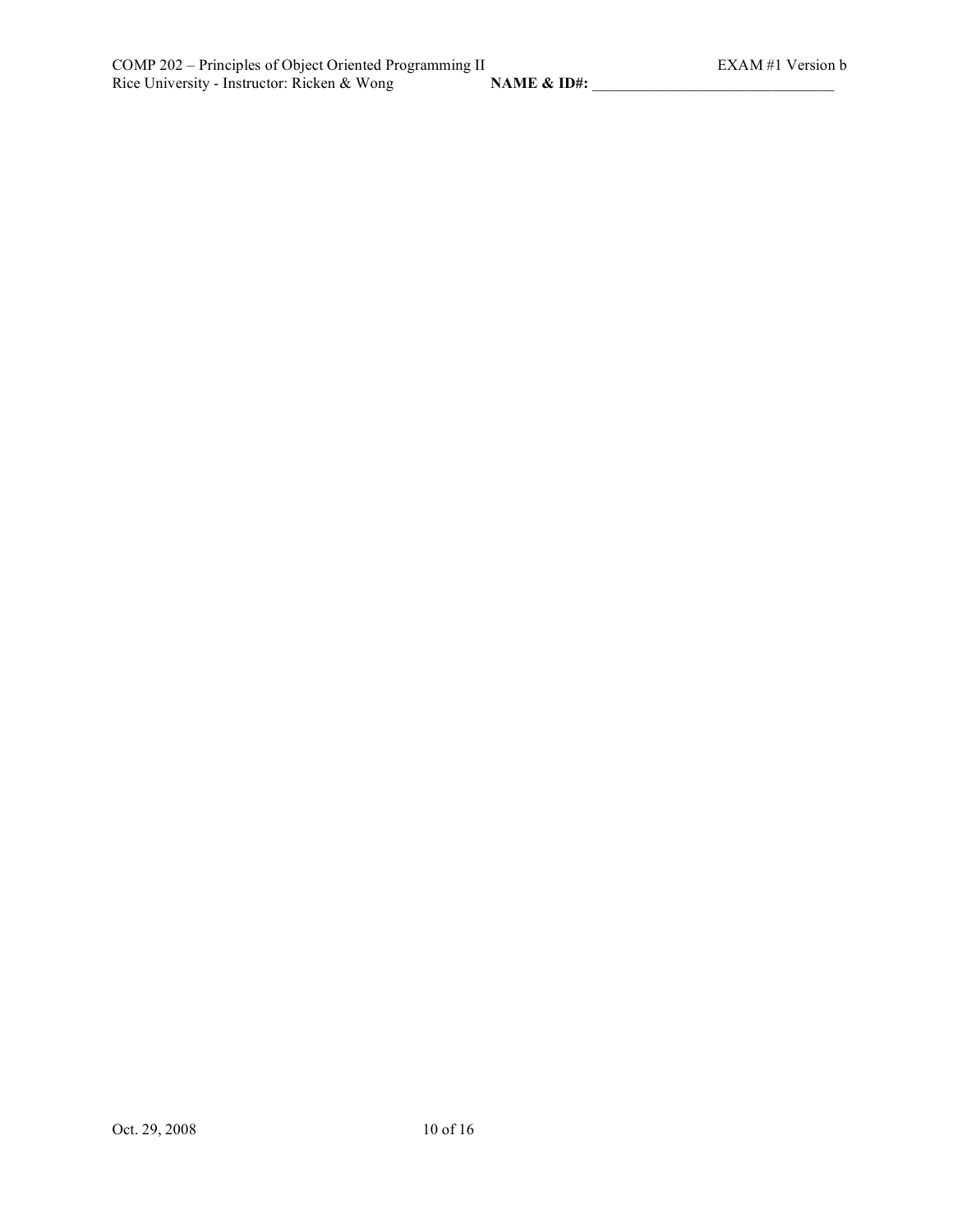#### 1. **Lazy Evaluation**:

c) (10 pts) **Write a subclass of the LazyLambdaApplyEval above called**

**LazyIncreasingAdderEval and provide an infinite list of ILambda, where the first ILambda removes two numbers from the values list and returns their sum, the second three numbers, and so on – the** *n***th ILambda removes** *n+1* **numbers from the values list and returns their sum.**

- Example:
	- $\circ$  lambda(*n*): "remove *n* integers from the list and return the sum"
	- $\circ$  lambdas = (lambda(2), lambda(3), ...)
	- $\circ$  values = ()  $\rightarrow$  result = ()
	- o values =  $(1) \rightarrow$  result =  $(1)$
	- $\circ$  values = (1)  $\rightarrow$  result = (1)
	- o values =  $(1, 2) \rightarrow$  result =  $(1+2)$
	- o values =  $(1, 2, 3) \to \text{result} = (1 + 2, 3)$
	- o values =  $(1, 2, 3, 4) \rightarrow$  result =  $(1+2, 3+4)$
	- o values =  $(1, 2, 3, 4, 5)$   $\rightarrow$  result =  $(1+2, 3+4+5)$
	- o values =  $(1, 2, 3, 4, 5, 6)$   $\rightarrow$  result =  $(1+2, 3+4+5, 6)$
	- o values =  $(1, 1, 1, ...)$   $\rightarrow$  result =  $(2, 3, 4, ...)$

#### **Please insert your code for LazyIncreasingAdderEval.java below:**

p package lrs.lazyLRSEvaluators;

```
import fp.*;
import lrs.*;
/**
* Lazily creates a possibly infinite list that sums groups of Integers
 * in the input list. Initially it adds two Integers, then three Integers,
 * then four, etc.
* If the list becomes empty at any time, the generated list ends.
 */
public class LazyIncreasingAdderEval extends LazyLambdaApplyEval {
   // FOR STUDENT TO COMPLETE: add fields and methods here
   static class AdderLambda implements ILambda {
       int num;
       public AdderLambda(int n) { num = n; }
       public Object apply(Object... p) {
            final LRStruct l = (LRStruct)p[0];return l.execute(new IAlgo() {
               public Object emptyCase(LRStruct host, Object... inp) {
                   return 0;
                }
                public Object nonEmptyCase(LRStruct host, Object... inp) {
                   if (num--==0) { return 0; }
                    Integer i = (Integer) 1.removeFront();
                    return i+(Integer)(l.execute(this));
                }
           });
        }
    }
   public LazyIncreasingAdderEval(LRStruct src) {
       super(new ALazyEval() {
           int num = 2;public LRStruct makeLRS() {
                return makeLazyLRS(new AdderLambda(num++));
            }
           public LRStruct nextLRS() {
               return makeLRS();
            }
        }.makeLRS(),src);
    }
}
```

```
Oct. 29, 2008 11 of 16
```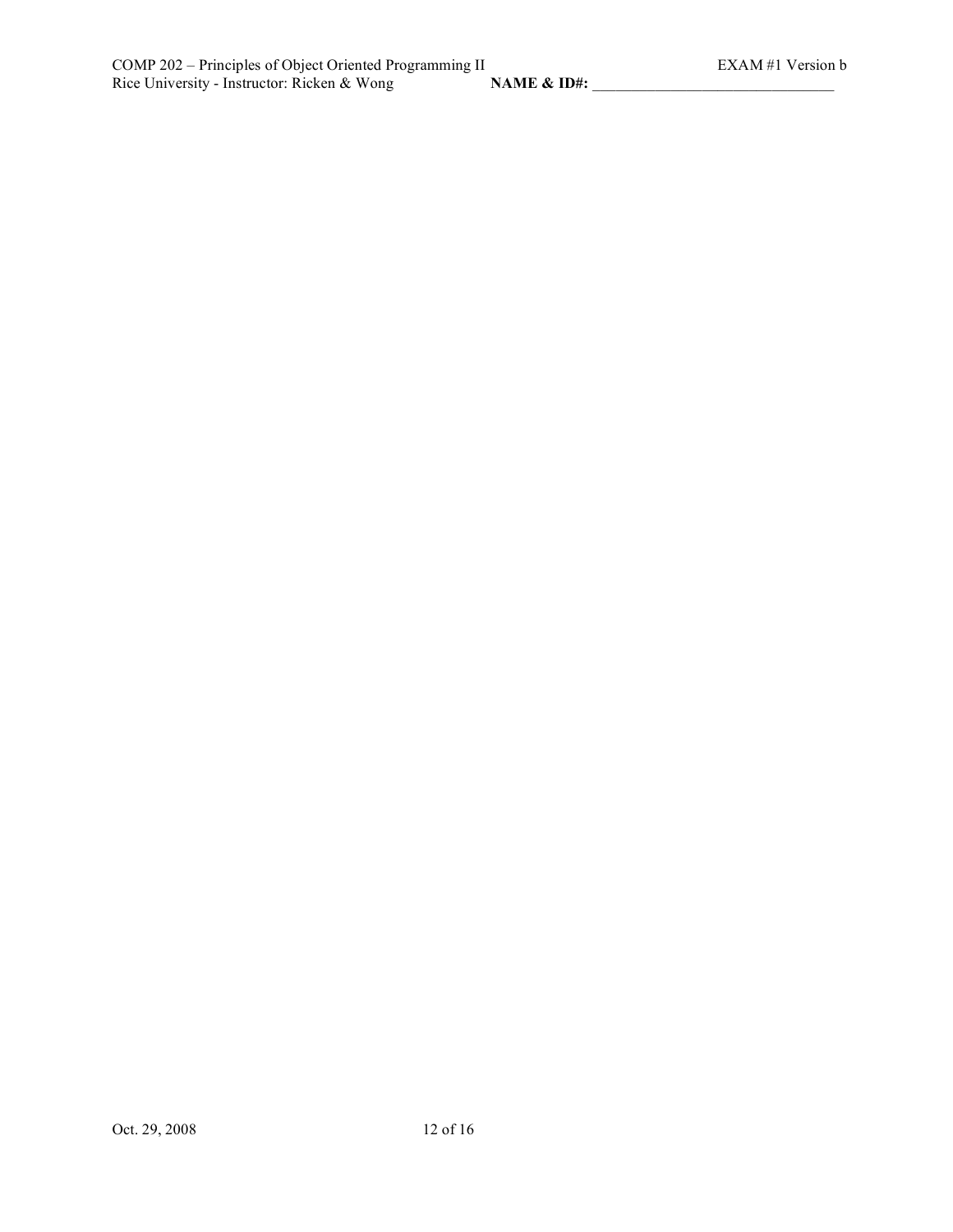# 2. **Binary Trees**:

(40 pts) **You are to write an IVisitor called BRSClipRight that will create an LRStruct containing the** root at the beginning, and the nodes in the right subtree in an pre-order fashion. The tree then "becomes" the **left subtree.**

- If the tree is empty, the list returned is empty, and the tree remains empty.
- If the tree is non-empty, the list returned contains the element in the root of the tree, and all elements in the nodes of the right subtree in a pre-order fashion. The tree then "becomes" the left subtree:
	- o If the left subtree is empty, the tree becomes empty.
	- o If the left subtree is non-empty, the tree's root, left and right subtree get set to the left subtree's root, left and right subtree.
- Example:



c. Don't forget about the possibility that the tree may be or become empty.

Notes: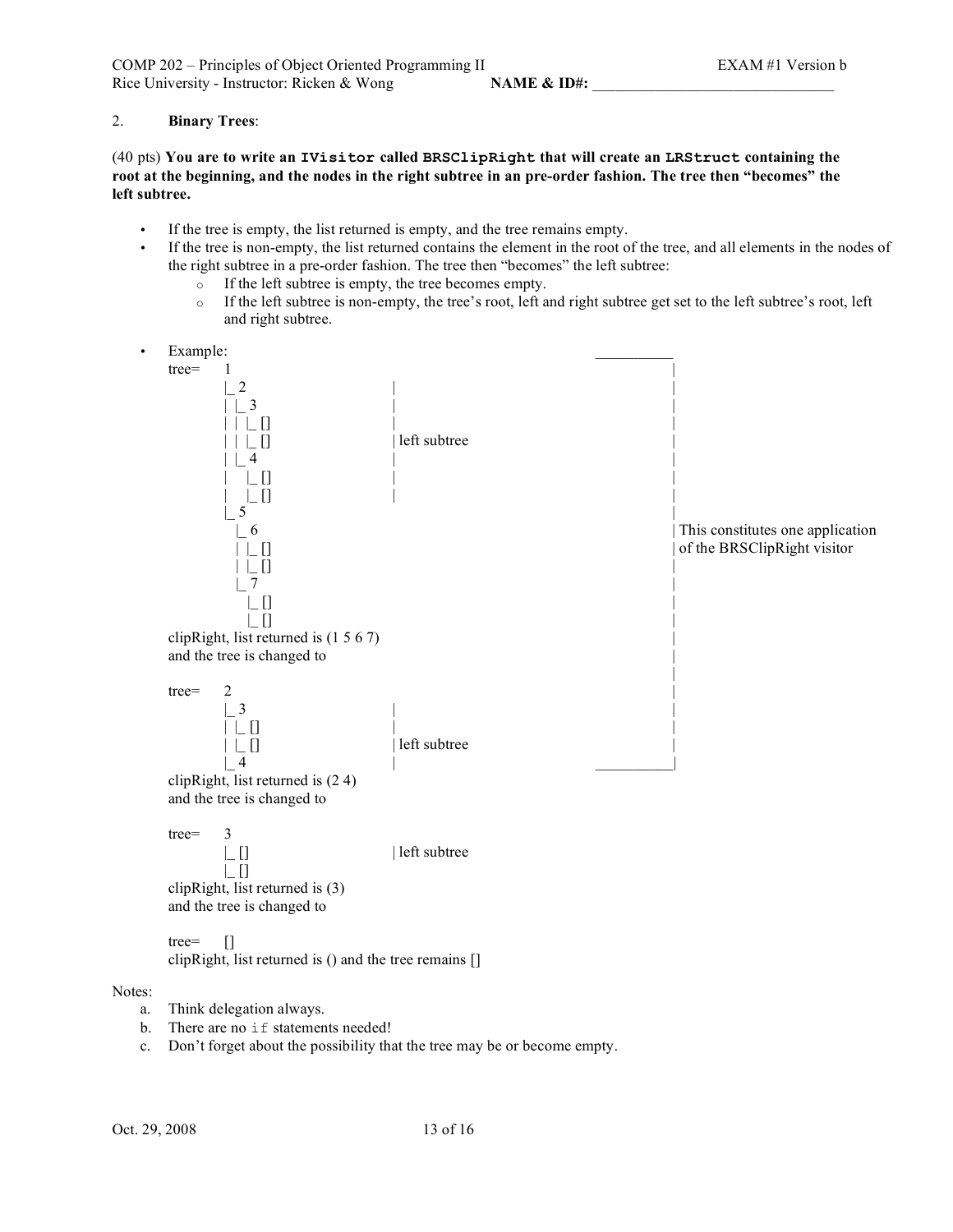#### **Please insert your code for BRSClipRight.java below:**

```
package brs.visitor;
import brs.*;
import lrs.*;
/**
* This visitor returns an LRStruct that contains the root and all the nodes in
* the right subtree in a pre-order fashion, and makes the left subtree this tree.
**/
public class BRSClipRight implements IVisitor {
   public static final BRSClipRight Singleton = new BRSClipRight();
   private BRSClipRight() {}
   // STUDENT TO COMPLETE
   public Object emptyCase(BiTree host, Object... nu) {
       return new LRStruct();
    }
   public Object nonEmptyCase(final BiTree outerHost, Object... nu) {
       LRStruct lrs = (LRStruct)outerHost.getRightSubTree().execute(new IVisitor() {
           public Object emptyCase(BiTree host, Object... inp) {
               return inp[0];
            }
           public Object nonEmptyCase(BiTree host, final Object... inp) {
               LRStruct 1 = (LRStruct)host.getLeftSubTree().execute(this,
                                host.getRightSubTree().execute(this, inp));
               l.insertFront(host.getRootDat());
               return l;
            }
        }, new LRStruct());
        lrs.insertFront(outerHost.getRootDat());
       outerHost.getLeftSubTree().execute(new IVisitor() {
            public Object emptyCase(BiTree host, Object... inp) {
                // make this tree empty
               outerHost.setLeftSubTree(new BiTree());
               outerHost.setRightSubTree(new BiTree());
               outerHost.remRoot();
               return null;
            }
            public Object nonEmptyCase(BiTree host, final Object... inp) {
               outerHost.setRootDat(host.getRootDat());
               outerHost.setLeftSubTree(host.getLeftSubTree());
               outerHost.setRightSubTree(host.getRightSubTree());
               return null;
            }
        });
        return lrs;
    }
}
```